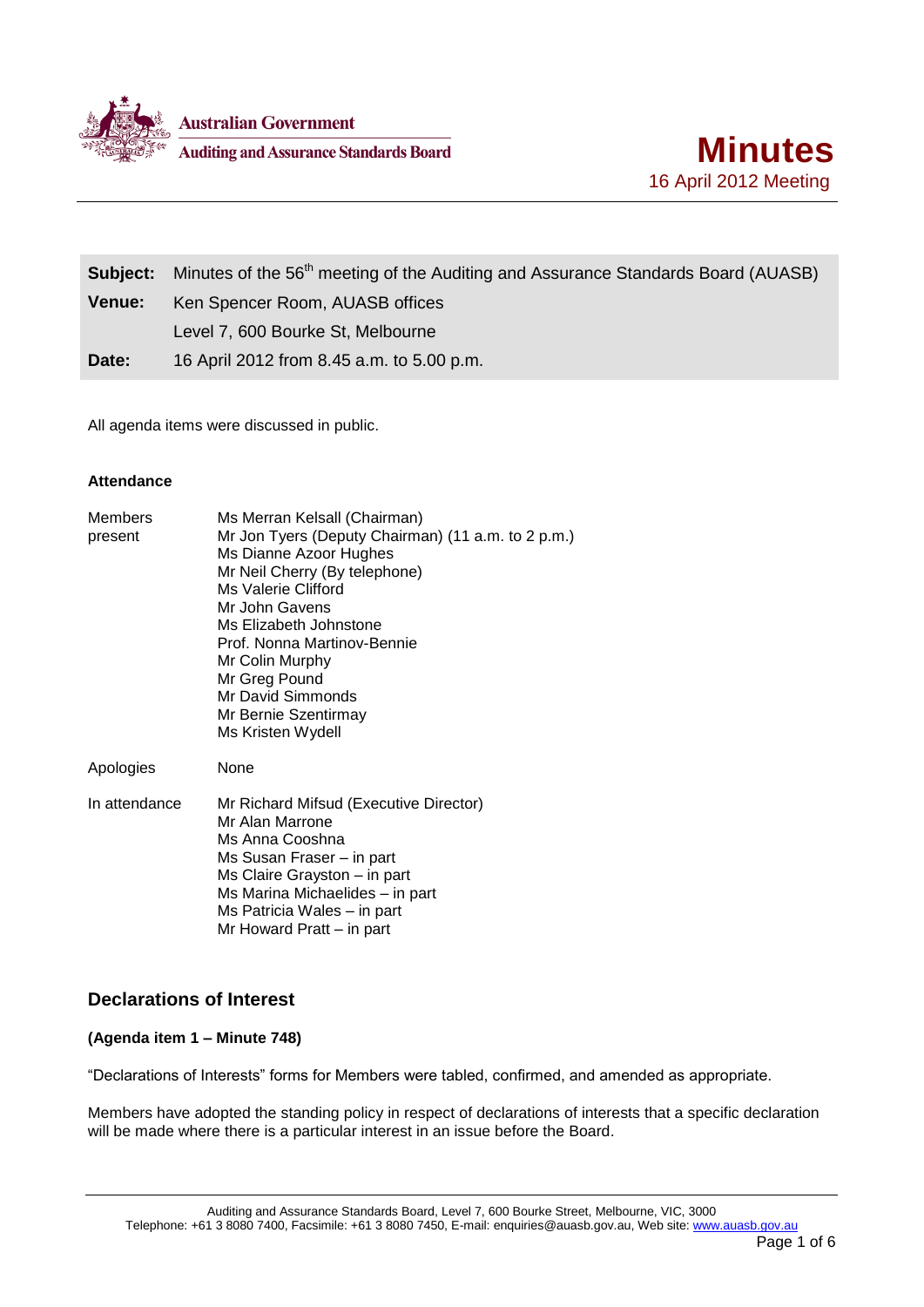

# **February 2012 Minutes**

### **(Agenda item 2 – Minute 749)**

The Board approved the minutes of the 55<sup>th</sup> meeting held on 27 February 2012.

# **Matters Arising and Action list**

### **(Agenda item 3 – Minute 750)**

The status of matters arising brought forward from previous AUASB meetings and action items were noted, with amendments to be carried forward as requested by the Board.

### **Report from AUASB Chairman on Recent Meetings, Corporate Matters and Correspondence for noting**

### **(Agenda item 4 – Minute 751)**

The Chairman reported on key meetings attended and presentations given since the last AUASB meeting, including:

- Corporate Governance Roundtable panel at ICAA held on 28 February 2012.
- FRC meeting held on 9 March 2012 in Sydney 2012.
- ASIC quarterly meeting held on 26 March 2012.
- IAASB Auditor Reporting Task Force Meetings held on 3-4 April 2012.
- AICD meeting held on 10 April 2012.
- IAASB Building Blocks Subcommittee Teleconference held on 12 April 2012.

## **AUASB Strategy Plan 2012-15**

### **(Agenda item 5 – Minute 752)**

The AUASB discussed a preliminary draft of its strategic plan for the period 1 July 2012 to 30 June 2015. A further draft will be considered by the subcommittee of the Board in mid-May. The AUASB is working towards completion of the plan for the 4 June AUASB meeting.

# **AUASB and New Zealand harmonisation of standards**

### **(Agenda item 6 – Minute 753)**

The AUASB further discussed harmonisation of its standards with those of the New Zealand Auditing and Assurance Standards Board (NZAuASB). A draft joint policy paper on convergence with international standards and harmonisation of trans-Tasman standards was considered. The paper will be amended and finalised by the 4 June AUASB meeting.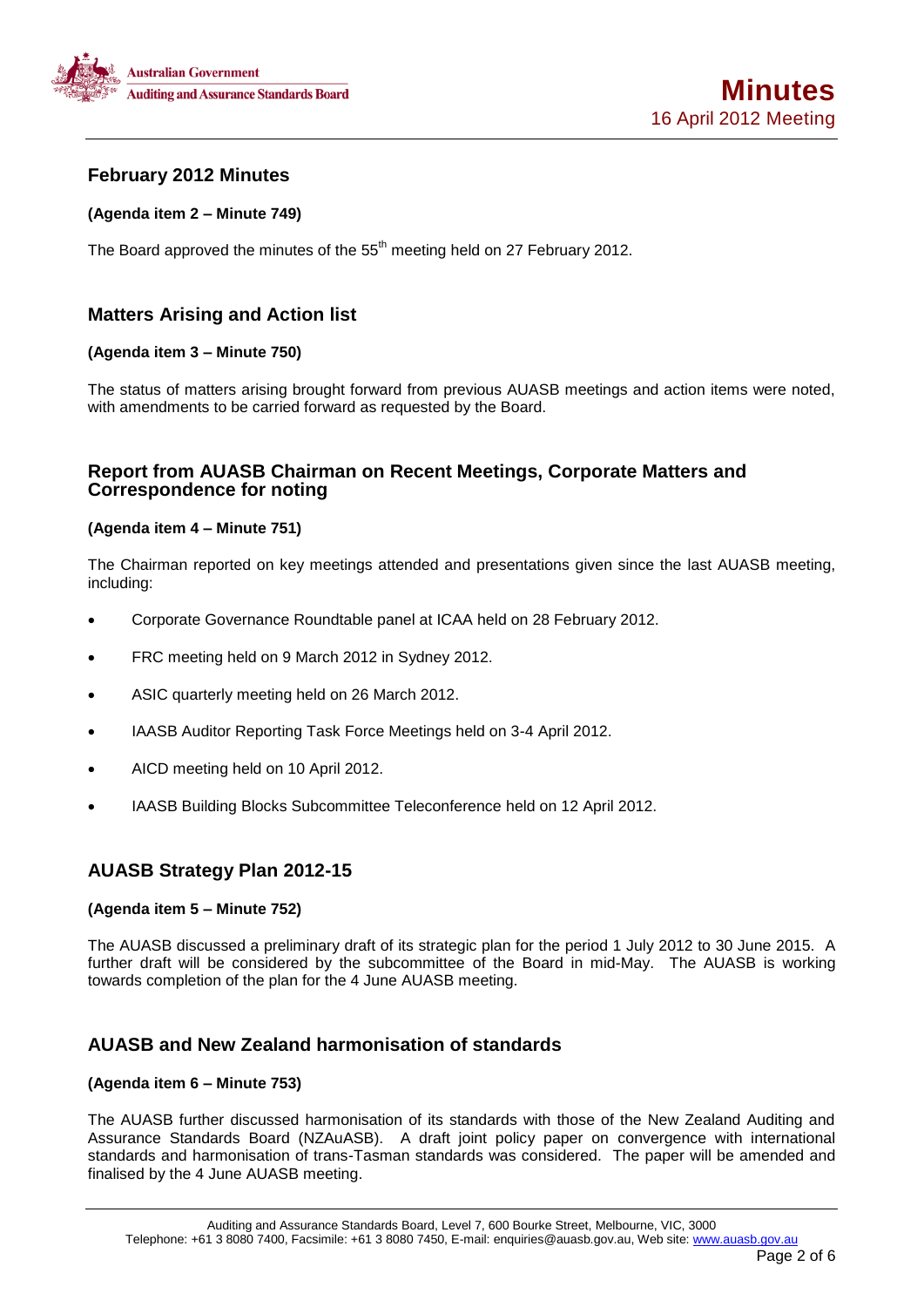

# **Comfort Letters and Fundraisings Projects**

### **(Agenda item 7 – Minute 754)**

### (a) **Comfort Letters**

The AUASB considered a *Basis for Conclusion* and an *Explanatory Guide* for the Standard on Related Services ASRS 4450 *Comfort Letter Engagements.* The AUASB requested further amendments, with both documents to be considered for out-of-session approval and subsequent release with the standard later this month.

Key matters discussed included:

- The format and content of the Basis for Conclusions given it is the first such document to be prepared by the AUASB.
- Improvements to clarify the application of the ASRS in the Explanatory Guide wording necessary.

### (b) **Fundraisings**

At the 27 February AUASB meeting, the Board requested that the proposed ASAE 3450 be separated into two standards - ASAE 3450 *Assurance Engagements involving Corporate Fundraisings and/or Prospective Financial Information and* ASAE 3420 *Assurance Engagements to Report on the Compilation of Pro Forma Financial Information Included in a Prospectus*. The AUASB considered further drafts of the proposed standards and requested further consultations with constituents on two particular issues, as well as editorial amendments to be considered at the 4 June AUASB meeting.

Key matters discussed included:

- The appropriate types of assurance to be provided on the different types of financial information as well as the compilation of pro forma financial information.
- The use of Aus. Paragraphs in proposed ASAE 3420.

## **Australian Charities and Not-for-profits Commission Presentation**

### **(Agenda item 8 – Minute 755)**

Ms Susan Pascoe, Interim Commissioner and Head of Australian Charities and Not-for-profits Commission (ACNC) Implementation Taskforce, presented to the Board on the work towards establishment of the ACNC to regulate Charities and Not-for-profit entities and the scope of the ACNC's proposed regulatory activities.

The Board thanked Ms Pascoe for her informative and timely presentation.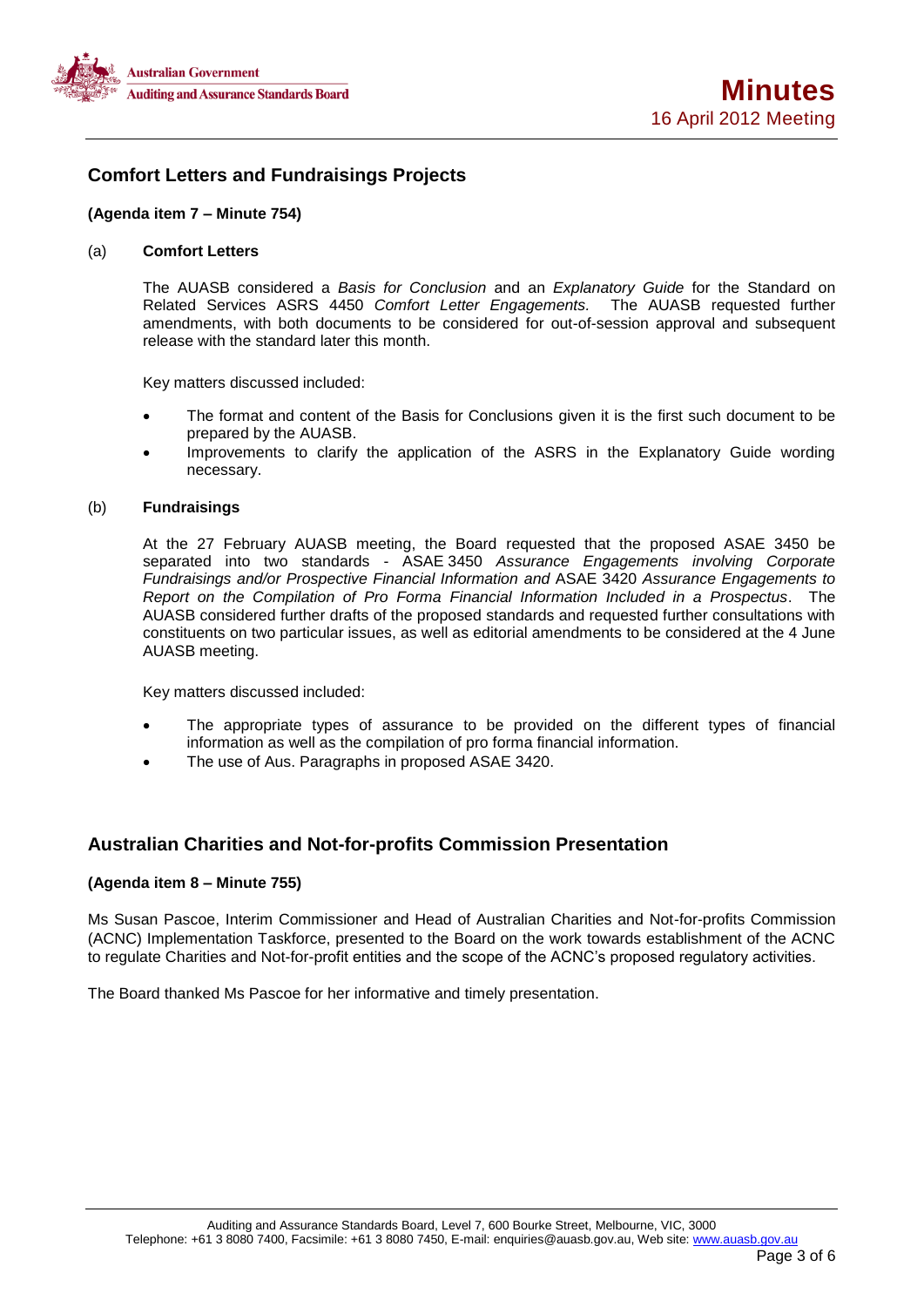

# **Engagements to Report on Controls**

### **(Agenda item 9 – Minute 756)**

The AUASB received a further update on the joint project with the NZAuASB to develop a new assurance standard on engagements to report on controls and discussed further aspects of the scope of the proposed standard.

Key matters discussed included:

Hierarchy of Standards

It was agreed to anchor the ASAE to ASAE 3000, with references to every relevant requirement, where it is expanded on in the ASAE. In addition, the ASAE would carve out engagements to which ASAE 3402 is applicable so that all service organisation engagements on financial controls are conducted and reported under ASAE 3402, and engagements which are primarily of a compliance nature, in which case ASAE3100 is applicable.

- Internal Audit It was agreed to require relevant ethical requirements, including independence, be met, which will exclude many internal audit engagements from the scope of this ASAE.
- Control system description It was agreed to allow for a range of reporting styles from long form to short form and identify circumstances in which they are each suitable.
- Suitability of limited assurance to operating effectiveness of controls It was agreed to further discuss this with the Project Advisory Group.

## **NGERS and Clean Energy Schemes and Greenhouse Gas Assurance**

### **(Agenda item 10 – Minute 757)**

The AUASB was provided with an update of the status of the Clean Energy Scheme and the conduct of audits under the National Greenhouse and Energy Reporting Scheme (NGERS). The AUASB also confirmed that it will be issuing a Standard on assurance engagements ASAE 3410 which will conform to the soon to be released ISAE 3410. An exposure draft of the proposed ASAE 3410 will be considered for out-ofsession approval to release in early May, with an exposure period of 30 days. It is intended that the proposed standard be operative for reporting periods commencing on or after 1 July 2012 to coincide with the commencement of the Australian Government's carbon pricing mechanism. The AUASB also confirmed its intention to develop a Guidance Statement, which would link the NGERS reporting requirements with the requirements of ASAE 3410. An out-of-session project plan will be presented to the Board for the proposed guidance statement.

## **Amendments to Foreword to AUASB Pronouncements**

### **(Agenda item 11 – Minute 758)**

The AUASB considered a revision of the Foreword to AUASB Pronouncements. The AUASB requested amendments to include standards on related services and the bases of conclusions. A further draft will be considered for approval at the 4 June AUASB meeting.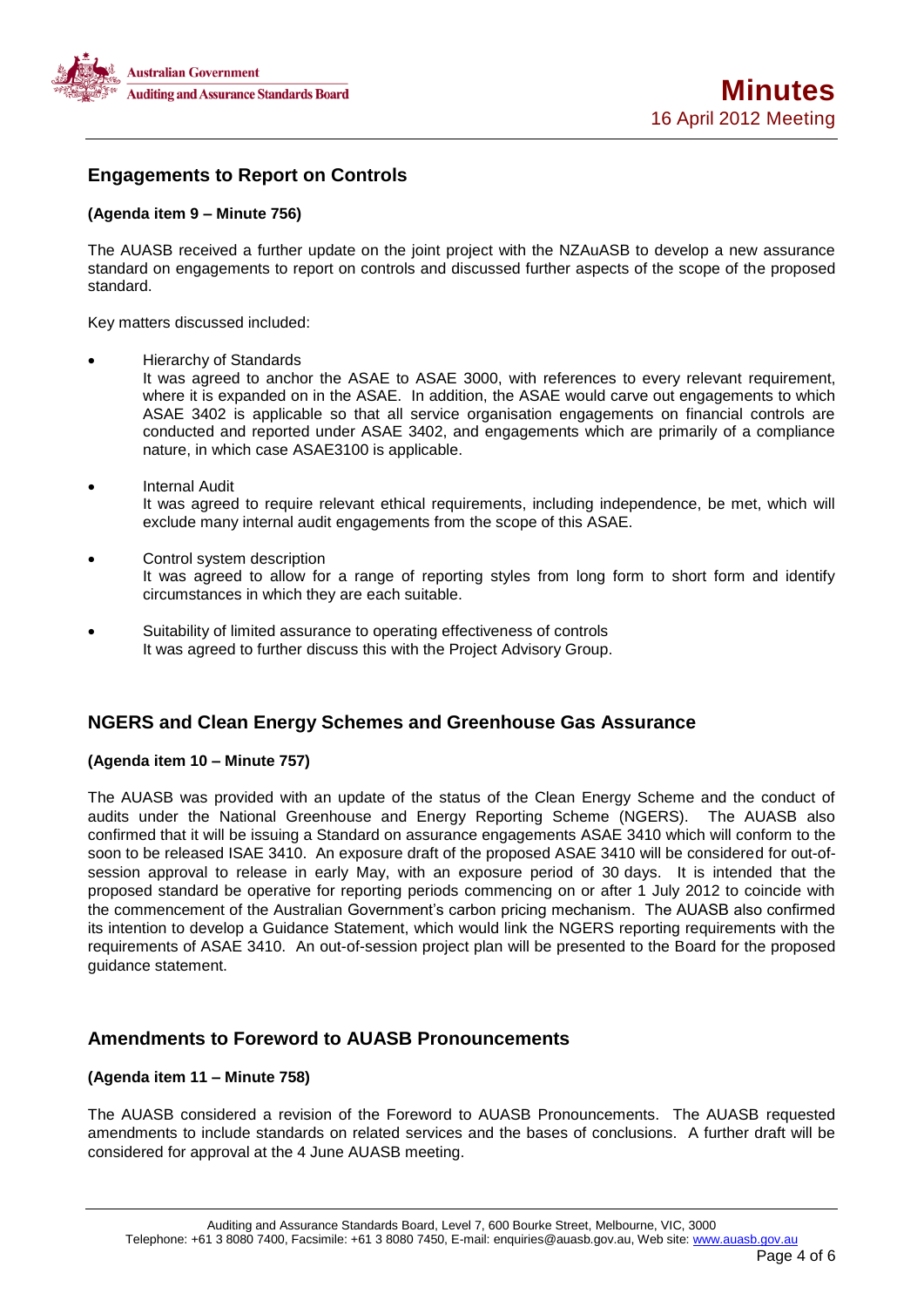

# **Explanatory Guide – Opening Balances**

### **(Agenda item 12 – Minute 759)**

The AUASB considered an Explanatory Guide – *Opening Balances* which addresses the various circumstances where the auditor, reporting under ASA 510 and ASA 705, is required to modify their audit opinion in relation to opening balances in an initial audit engagement. A further draft will be considered for approval at the 4 June AUASB meeting.

### **International Matters**

### **(Agenda item 13 – Minute 760)**

- (a) The AUASB received reports on the IAASB projects: *Auditor Reporting, Audit Quality*; *ISA Implementation Monitoring*; and *Review Engagements*.
- (b) The AUASB received a report on the IAASB meeting held on 12-16 March 2012 in Toronto.
- (c) The AUASB discussed key agenda items for the IAASB and National Standards-Setters meeting to be held on 26-27 April 2012 in New York.
- (d) The AUASB noted the latest International Update being a report on recent activities of the IAASB and other national standard setters.

## **Compliance and Performance Engagements**

### **(Agenda item 14 – Minute 761)**

The AUASB approved the project plan for the post implementation review of ASAE 3100 *Compliance Engagements* and ASAE *3500 Performance Engagements.* An update will be provided at the next Board meeting.

## **Other Matters**

### **(Agenda item 15 – Minute 762)**

(a) Assurance on Water Accounting Reports

The AUASB received a further project update on the development of an assurance standard for engagements on general purpose water accounting reports.

(b) Audit Committees: A Guide to Good Practice

The AUASB received an update on the joint AUASB, AICD and IIA-A project to revise *Audit Committees: A Guide to Good Practice*. A working draft will be considered out-of-session and a final version will be considered for approval at the AUASB meeting on 4 June.